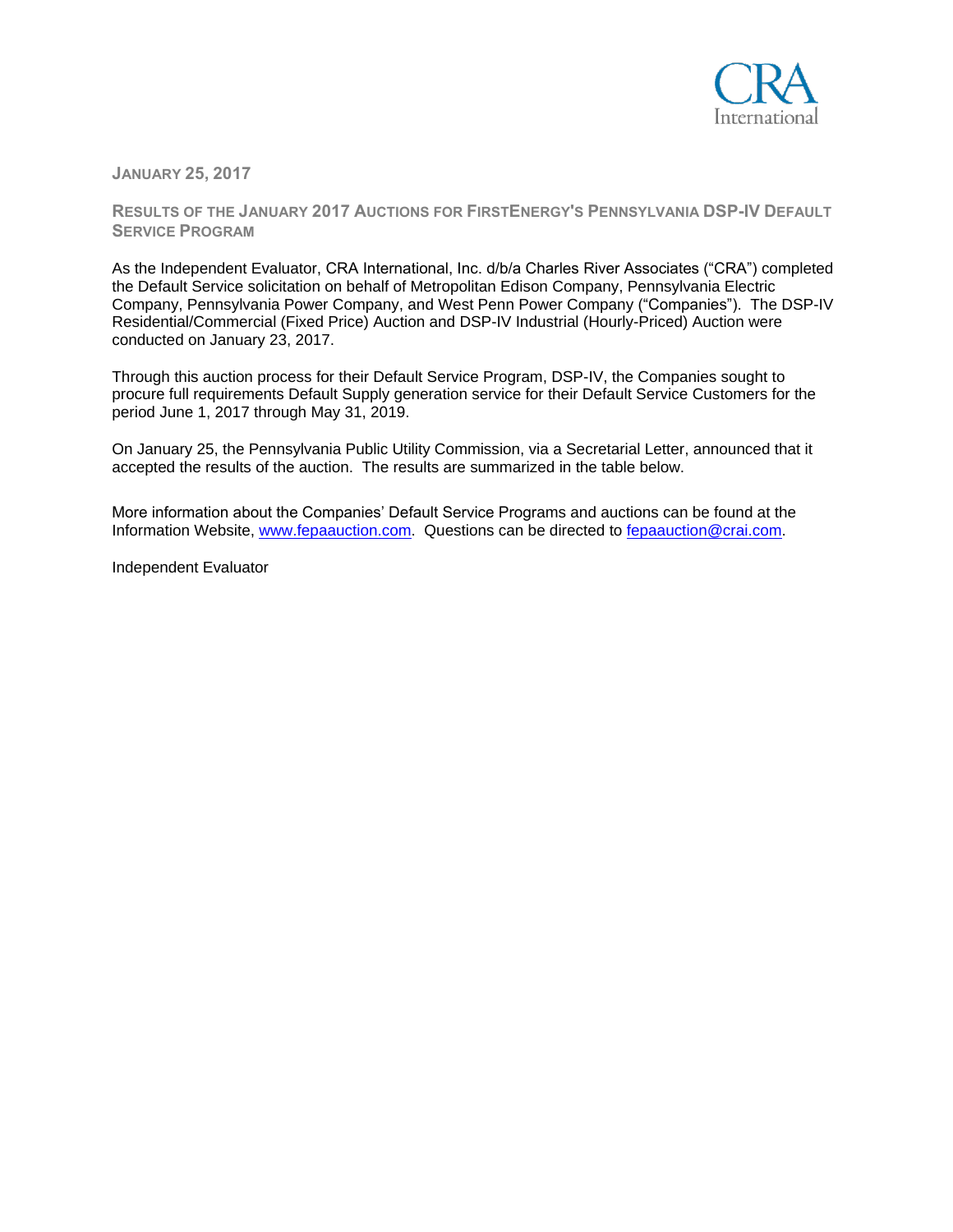

## Page 2

## **Results for January 2017 DSP-IV Residential/Commercial (Fixed Price) Auction**

| Company                                                           | <b>Tranche</b><br><b>Target</b> | # Tranches<br><b>Procured</b> | % of Default Service<br><b>Load Procured</b> | <b>Winning Price</b><br>(\$/MWh) |  |  |  |
|-------------------------------------------------------------------|---------------------------------|-------------------------------|----------------------------------------------|----------------------------------|--|--|--|
| Fixed Price Auction: Residential 12-months (June 2017 - May 2018) |                                 |                               |                                              |                                  |  |  |  |
| Met-Ed                                                            | 4                               | 4                             | 16.7%                                        | \$56.29                          |  |  |  |
| Penelec                                                           | 3                               | 3                             | 18.8%                                        | \$52.06                          |  |  |  |
| Penn Power                                                        | 1                               | 1                             | 14.3%                                        | \$58.30                          |  |  |  |
| West Penn Power                                                   | 5                               | 5                             | 17.9%                                        | \$54.44                          |  |  |  |
| Fixed Price Auction: Residential 24-months (June 2017 - May 2019) |                                 |                               |                                              |                                  |  |  |  |
| Met-Ed                                                            | 4                               | 4                             | 16.7%                                        | \$57.99                          |  |  |  |
| Penelec                                                           | 3                               | 3                             | 18.8%                                        | \$52.24                          |  |  |  |
| Penn Power                                                        | 1                               | 1                             | 14.3%                                        | \$58.15                          |  |  |  |
| West Penn Power                                                   | 5                               | 5                             | 17.9%                                        | \$54.14                          |  |  |  |
| Fixed Price Auction: Commercial 12-months (June 2017 - May 2018)  |                                 |                               |                                              |                                  |  |  |  |
| Met-Ed                                                            | $\overline{2}$                  | $\overline{2}$                | 14.3%                                        | \$55.29                          |  |  |  |
| Penelec                                                           | 3                               | 3                             | 18.8%                                        | \$54.59                          |  |  |  |
| Penn Power                                                        | 1                               | 1                             | 14.3%                                        | \$64.13                          |  |  |  |
| <b>West Penn Power</b>                                            | 3                               | 3                             | 15.8%                                        | \$54.11                          |  |  |  |
| Fixed Price Auction: Commercial 24-months (June 2017 - May 2019)  |                                 |                               |                                              |                                  |  |  |  |
| Met-Ed                                                            | $\overline{2}$                  | $\overline{2}$                | 14.3%                                        | \$55.54                          |  |  |  |
| Penelec                                                           | 3                               | 3                             | 18.8%                                        | \$54.33                          |  |  |  |
| Penn Power                                                        | 1                               | 1                             | 14.3%                                        | \$65.20                          |  |  |  |
| West Penn Power                                                   | 3                               | 3                             | 15.8%                                        | \$53.64                          |  |  |  |